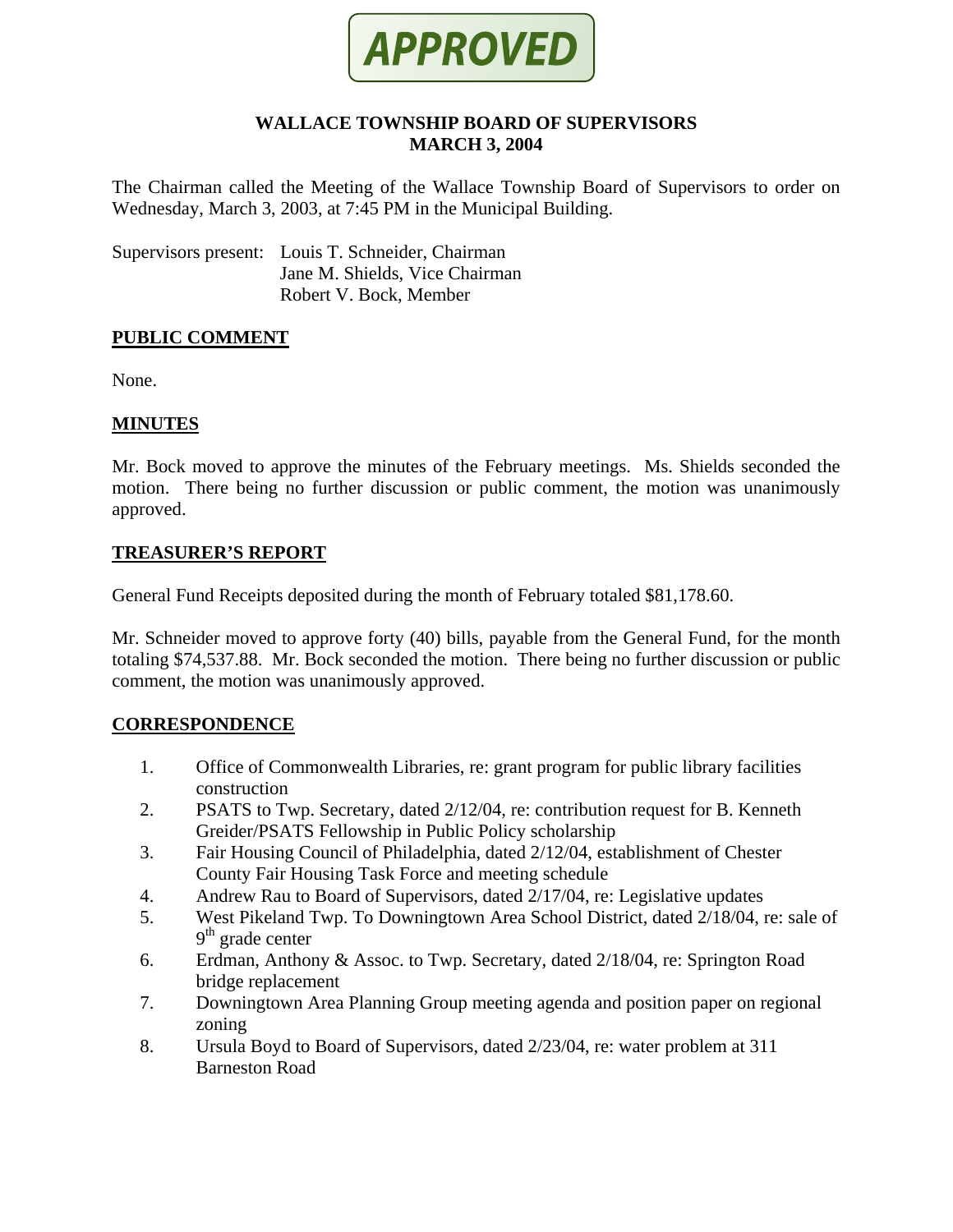- 9. Andrew Rau to Chalfant, dated 2/23/04, re: sixty day notice to complete work at Lot 13 in the Chalfant subdivision
- 10. PennDOT to Twp. Secretary, dated 2/24/04, re: Springton Road bridge replacement
- 11. MacElree Harvey to Andrew Rau, dated 2/25/04, re: Lot 30 in the Chalfant subdivision, property currently owned by the Estate of Chalfant
- 12. MacElree Harvey to Twp Secretary, dated 2/25/04, re: sewer easement agreement for Lot 30 in the Chalfant subdivision
- 13. Andrew Rau to Twp. Secretary, dated 2/25/04, re: Omnipoint ZHB application in Upper Uwchlan
- 14. John Rafferty to PA Dept. of Transportation, dated 2/27/04, re: potholes on Route 282
- 15. Bob Ray to Board of Supervisors, re: commending of road crew for snow removal
- 16. Erdman, Anthony & Assoc. to Twp. Secretary, dated 3/1/04, re: Springton Road bridge replacement
- 17. Brandywine Conservancy to Board of Supervisors, dated 3/1/04, re: planning program under PA Act 209
- 18. Chalfant to Dom DeMarzo, dated 3/2/04, re: work to be completed at 170 Waterview Drive
- 19. Dom DeMarzo to Chalfant, dated 3/2/04, re: work to be completed at 170 Waterview Drive
- 20. Downingtown Regional Stormwater Management Group change in meeting schedule
- 21. Dan Shoemaker to Hankin, dated 2/11/04, re: Hankin Development water systems/well testing program
- 22. DEP to Mike DiSantis, dated 2/13/04, re: Rorke planning module

## **ZONING REPORT**

Tim Wloczewski reported that six (6) new building permits were approved last month as follows:

#04-03 - 1660 Creek Road (3 season room)

- #04-05 781 Springton Road (Dormer & Addition)
- #04-06 801 Springton Road (3 season room)
- #04-07 380 Indian Run Road (New Home)
- #04-08 60 Jacqueline Circle (Porch roof addition)
- #04-09 Barneston Road (New Home)

A site inspection was conducted at 301 Barneston Road for complaints or water and icing along the roadway and onto the adjoining property owner's driveway. Upon inspection it was noticed that there is approximately 60 feet of PVC pipe coming from the basement window. It was determined that the basement crock is pumping ground water onto the surface every two minutes daily. A notice of violation will be sent to the property owner.

According to the new subdivision agreement reached in the Chalfant/St. Giles subdivision, repairs were to be made to 140 Waterview Drive to include replacement of existing roof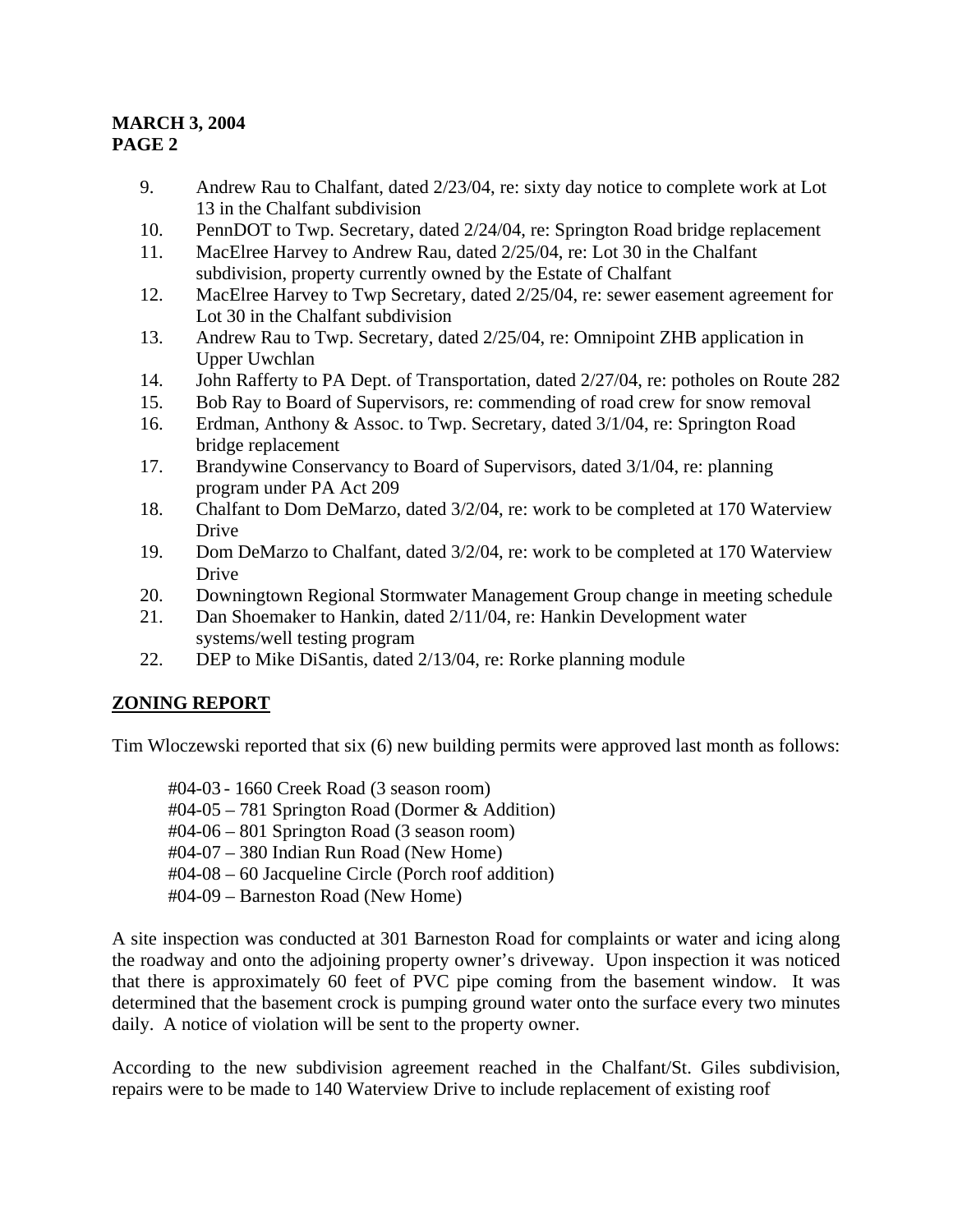shingles, repair of foundation crack and alterations to the kitchen range hood on or before January 15, 2004. To date, none of the repairs have been made. Our township solicitor has issued a letter to Chalfant/St. Giles as well as Madison Bank requesting escrow funds be released for the repairs.

A land survey was recently completed on Lot #30 in the Chalfant St. Giles subdivision for a potential buyer. This lot is currently owned by the Estate of William Chalfant. Upon completion of this survey it was determined that the septic absorption bed for Lot #31 is approximately 12 feet into Lot #30. The property owners of Lots #30 and #31 have recorded a sewer easement agreement without approval from the Board. Additionally, the owners of Lot #29 have had a survey done and it was determined that their septic absorption bed is located on the property line of Lot #30. Ms. Shields recused herself from any discussion or participation in decision making regarding Lot #30 of Chalfant St Giles because she lives next to the property owned by the Estate of William Chalfant and sued Mr. Chalfant in the past regarding this subdivision.

Janet Johns, owner of Lot #31, Mr. and Mrs. Del Stafford, owners of Lot #29, John Steimer, realtor for the buyer of Lot #30, and Mary Ann Rossi, Esquire, attorney for the Estate of William Chalfant, sellers of Lot #30 were all present. Mrs. Johns stated that when she purchased her property, she was told by the builder to follow the pins to determine her property lines. She was unaware that the pins were not set correctly. Mr. Stafford stated that when he purchased his property, he was given a copy of the subdivision plan by the seller and this plan shows his fields approximately 15' from the property line. Ms. Rossi stated that her client has granted an easement to Lot #30 and was recently informed about the issues with Lot #29 and that she has not had a chance to discuss this with her client. Three options to remedy this situation were presented by Tim Wloczewski. He stated that the easement between Lot #30 and #31 could be approved and the same could be done for Lot #29, a lot line change could be done, or the systems could be moved. He further stated that if a building permit were submitted for Lot #30 in the present condition, he would have to deny the permit until compliance was met. Ms. Rossi stated that there was a concern with a lot line change since Lot #30 would be nipped from both sides creating somewhat of a pie shape. Mr. Schneider stated that the moving of the fields would be the responsibility of the developer since he misrepresented the placement and the correct lot lines. Ms. Rossi inquired as to whether the easements could be granted temporarily and allow the homeowners to seek alternative remedies with the developer. Mr. Schneider stated that he is inclined to hold off on approval until the township solicitor has provided them with a response. Mr. Steimer stated that he would like to have approval granted for the easement between Lot #30 and #31 so his client can move forward with the purchase of the property. Issue regarding Lot #29 is separate since field is on their property. Mr. Stafford stated that he is concerned because he has no setback and if construction is performed on Lot #30 they could potentially run over his system. Mr. Schneider stated that the Board would not make a decision regarding this issue until they have heard from their solicitor. This matter will be placed on the agenda for the next meeting.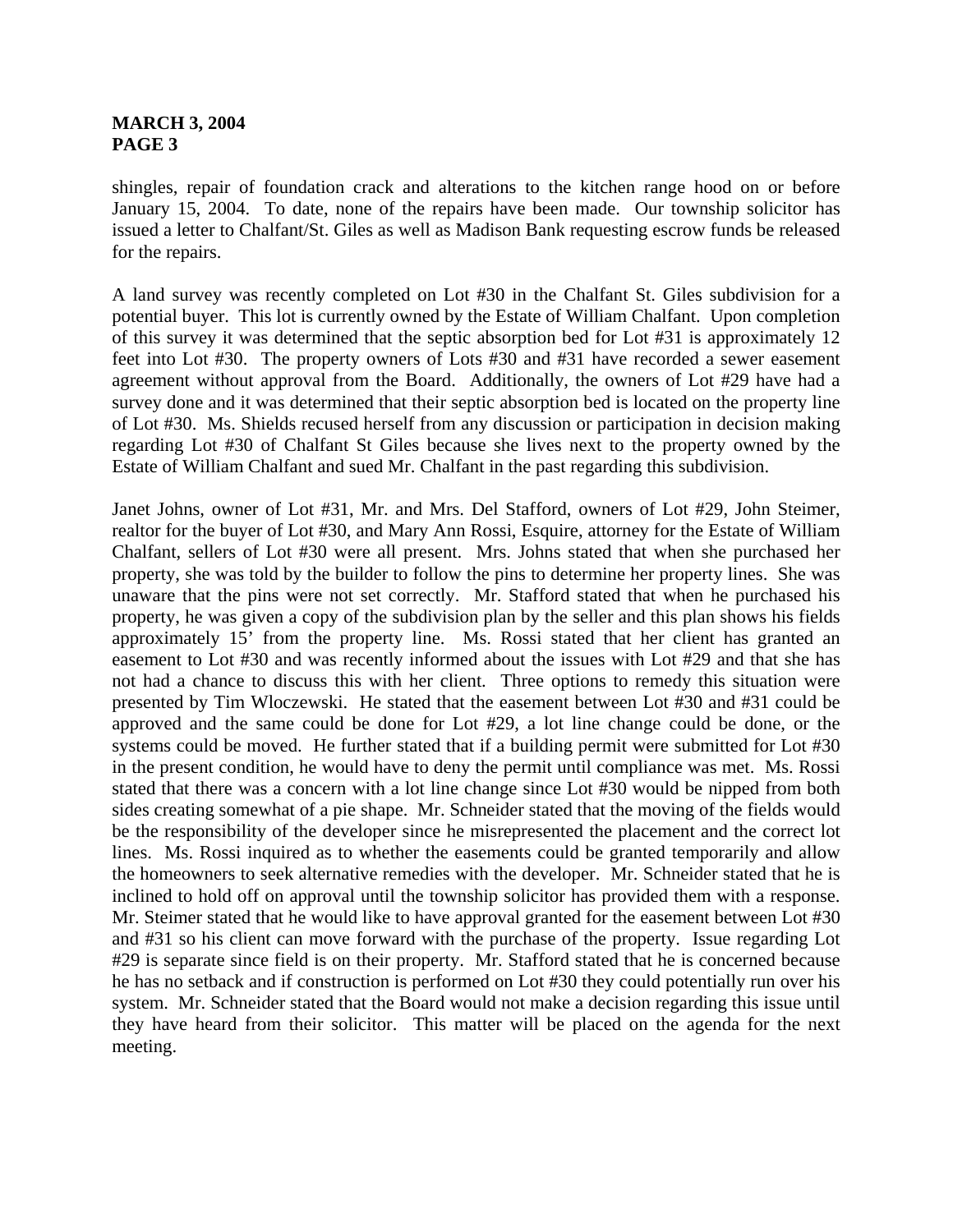There was a report of the creek running through the township turning a milky color. It was determined that it was caused by illegal logging being done in West Brandywine. A meeting was held with DEP, US Fish and Wildlife and representatives from Wallace, East Brandywine and West Brandywine. The job has been shut down and the developer will be fined.

# **POLICE REPORT**

Chief Kocsi was not present at the meeting. His report was read by Ms. Shields. The activity report for the month of February is as follows: 69 investigations; 44 traffic citations; 14 traffic warnings; 5 traffic accidents; 5 criminal arrests and 2 summary arrests.

The Youth Aid Panel training began on Monday night and will continue through next week. The panel should be ready to hear juvenile cases beginning in May.

## **HISTORICAL COMMISSION**

Beverly Bock reported that the Historical Commission will begin photographing and recording all of the springhouses located in the township. The Commission will be taking part in the Town Tour Walks this year on August 19. Community Day has been scheduled for June 26. Details will follow for both events.

Steve Minnisale found a box containing glass slides (negatives) dating back to the late 1800's under some loose floorboards in a closet in his home. They will be having them printed for their collection and will contact the county to see if they would like a set. They will also attempt to have some of the people in the pictures identified.

## **PARK BOARD**

No report. Mr. Schneider gave an update regarding work to begin at Alice Park. He stated that an executive session was held with the engineers and they will begin work shortly.

#### **PLANNING COMMISSION**

Skip McGrew reported that the Planning Commission held a work session as an orientation for the new members. No further report.

## **SUBDIVISIONS**

None.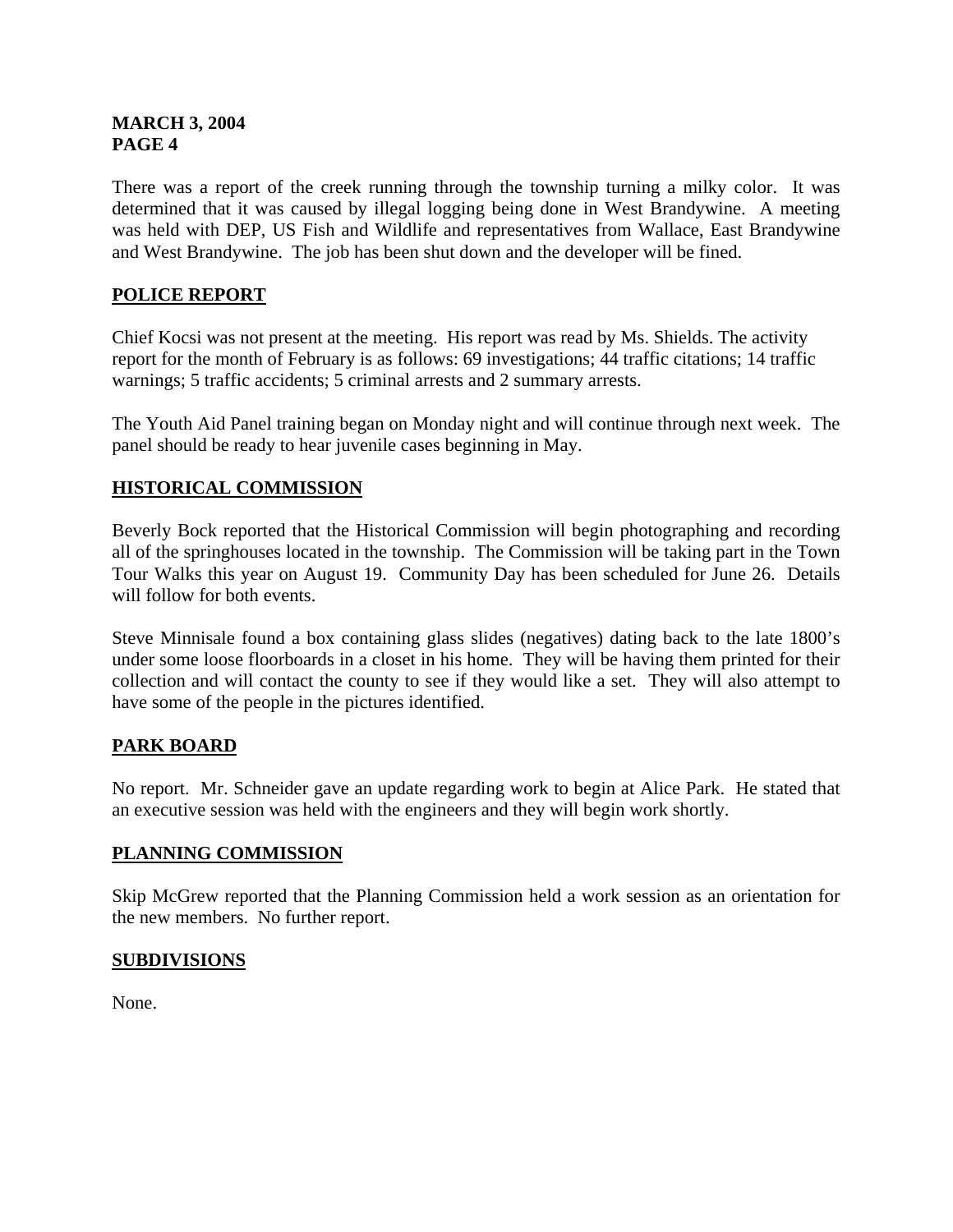#### **OLD BUSINESS**

Ms. Shields moved to advertise the ordinance for the adoption of the Uniform Construction Code (UCC). Mr. Bock seconded the motion. There being no further discussion or public comment, the motion was unanimously approved.

Discussion regarding the open space referendum will be placed in the agenda for the next meeting.

Discussion regarding the open space easement for  $\frac{1}{2}$  of Alice Park will be placed on the agenda for the next meeting.

#### **NEW BUSINESS**

Mr. Bock moved to grant a 120 day extension of time for signing of subdivision plans to Josh Rorke for the Rorke/Wadsworth subdivision. Mr. Rorke is currently awaiting DEP approval of his wastewater treatment facility. Ms. Shields seconded the motion. There being no further discussion or public comment, the motion was unanimously approved.

Ms. Shields stated that she has been in contact with Jack Stewart of the Fire Company regarding the purchase of a new truck. She has asked that Mr. Stewart provide the township with some figures on the cost and what the township has provided to the fire company to date. Mr. Stewart was not present at the meeting so this issue will be table for the next meeting. Brian McDonaugh asked when this acquisition would take place. Ms. Shields stated that commitment would take place by the end of this year and the fire company would take possession next year.

An application has been submitted by PennDOT for the replacement of the Springton Road Bridge. Work on this project is scheduled to begin March, 2005. Mr. Schneider requested that copies of the plan be sent to the Planning Commission, Historical Commission and the Township Engineer for review.

Mr. Bock discussed the establishment of a committee of township residents to aid the Supervisors in determining the financial requirements of the Township over the next five years. The committee will determine the costs associated with changes in roads, parks, open space and other Township infrastructure as well as increases in Township staffing. The committee will also determine the changes in anticipated revenues over the period. These requirements will be based on estimated Township growth in population and the desires and needs of the residents. Skip McGrew has agreed to chair this committee. Mr. Bock moved to create a committee to aid the supervisors in the determination of financial requirements, such committee to be known as the Long Range Planning Committee. Ms Shields seconded the motion. There being no further discussion or public comment, the motion was unanimously approved.